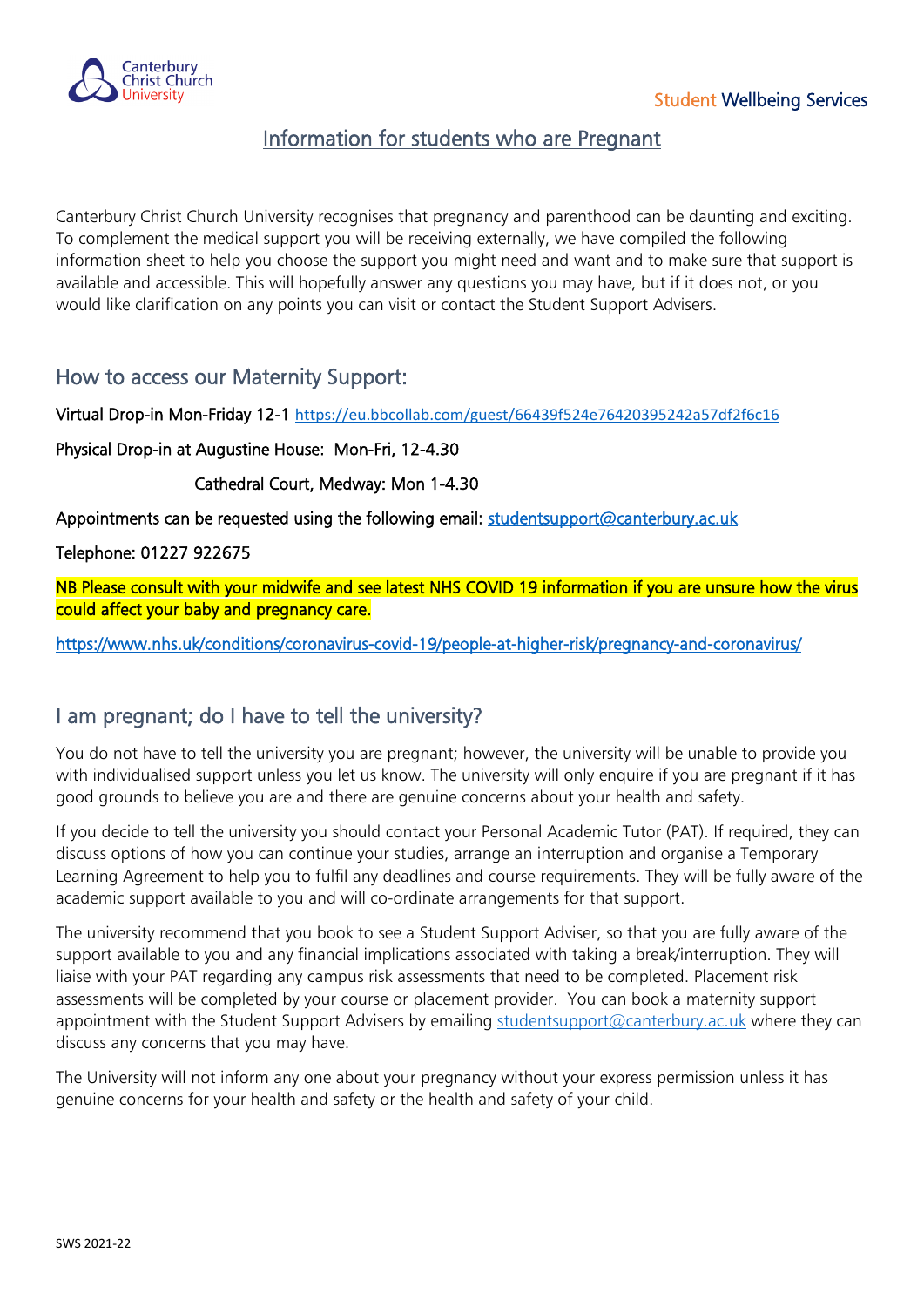

#### Will I have to leave university because I am pregnant?

Being pregnant does not necessarily mean you need to leave your course or suspend your studies. However, there may be risks associated with continuing your studies at certain stages of your pregnancy which will depend on the requirements and nature of your course. For many courses these risks will be low but courses that involve the following are more likely to present greater risks:

- physical activity, including lifting and carrying
- the use of chemicals, including paints and pesticides
- exposure to radiation
- working in hot/cold or pressurised environments.
- where exposure to infectious disease is a possibility, including laboratory work and healthcare provision.

These risks will be mitigated when you complete your risk assessment with your PAT and Student Support Adviser.

## What if I decide to take time off because of my pregnancy?

You may choose to take a break from your studies for up to a year, or you may wish to return to study as soon as possible after your baby is born.

To apply to interrupt, you will need to log in to your services via the CCCU website, and then complete the "Change to Study" tile.

<https://www.canterbury.ac.uk/students/current-students/current-students.aspx>

It is advised that you discuss this in the first instance with your program, and that you discuss any possible financial implications with our Student Support Advisers.

### What if I have assessments or am due to take exams whilst pregnant?

If you are due to give birth near to, or during assessment deadlines, or an examination period and you want to complete your assessed work or sit your exams, you will not be prevented from doing so.

In examinations, pregnant students may require rest breaks and may need to visit the toilet more frequently than those who are not pregnant. They may also require a more comfortable and supportive chair. In such cases you may need to sit the examination in a location separate from other students. The university, via your PAT, will agree with you adjustments it will be able to make to enable you to complete examinations and assessments during your pregnancy.

If you are concerned about sitting examinations or meeting assessed work deadlines, or if you have a pregnancy-related health condition that is exacerbated by stress, you should seek advice from your midwife or doctor. If they advise against you sitting an examination or trying to meet the assessed work deadline, alternative methods of assessment may be explored with you.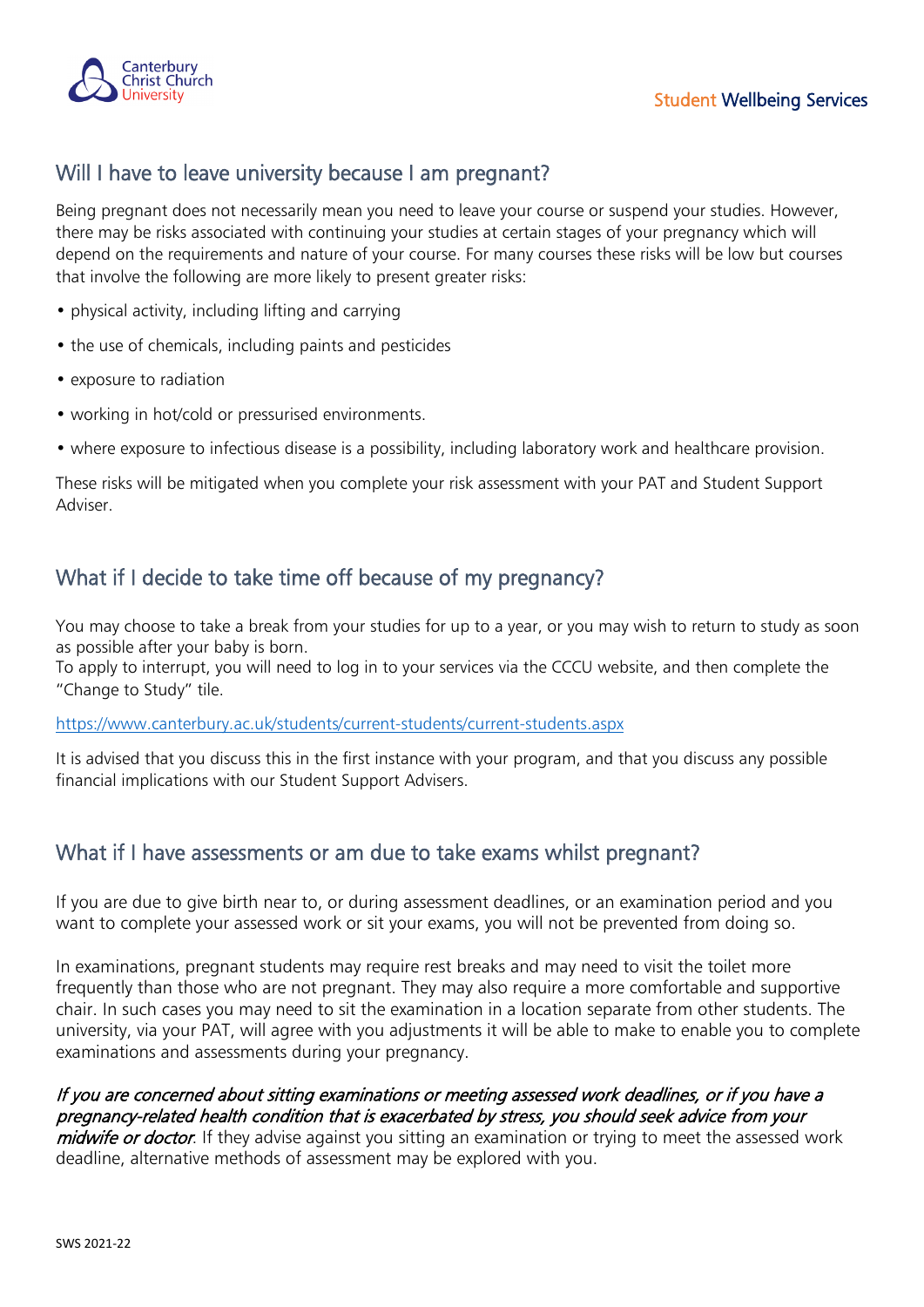

If you are unable to undertake an alternative method of assessment, or if you experience significant pregnancy-related problems during an examination or when undertaking assessed work, the university, via your PAT, will discuss with you how you may be able to re-sit the examination at the earliest possible opportunity or agree an extension for resubmitting coursework.

## What if I am due to go on placement?

If you are due to undertake a placement as part of your course, the university will, with your permission and agreement, liaise with the placement provider to ensure a risk assessment is carried out. If fieldwork is a requirement of the course, this will need to be considered within a risk assessment.

UK students who are on placement or studying abroad will need to check their visa terms and conditions as they may need to extend their stay or return to the country at a later date.

As pregnancy is considered a pre-existing condition by insurance companies, students who are pregnant prior to commencing a field trip, their placement or study abroad will need to check whether their insurance covers them for pre-existing conditions.

# Will I be able to claim for exceptional mitigating circumstances?

Normally you will be expected to take your pregnancy into account when preparing assignments or preparing for exams so an application for exceptional mitigating circumstances would not normally be appropriate. However, if there are complications with the pregnancy or your health deteriorates to the extent your academic performance is affected than an application may be considered. You will however be expected to provide appropriate evidence to support your application e.g., a letter from your GP.

### Will I be able to carry on studying once my baby is born?

You will normally be required to take as a minimum two weeks compulsory maternity-related absence, or four weeks if you are on a placement with significant health and safety risks. This is in line with employment law and is to ensure your health and safety following birth. If you are on a course of professional training or are receiving a bursary from a professional body you should check your minimum or recommended absence periods with the professional body concerned.

However, you may choose to take an extended maternity-related absence/interruption following the birth of your child. How long you take will depend on your personal circumstances and the structure and content of your course. Your program will work with you to agree a suitable return-to-study date. Please take a look at the ['taking a break from your studies'](https://www.canterbury.ac.uk/our-students/ug-current/academic-services/student-records-and-registration/changes-to-study#:%7E:text=If%20you%20take%20a%20break,of%20one%20further%20academic%20year.) section on the Changes to Study website page.

Normally you will be allowed to take up to one year out of study. If necessary, the university will take steps to ensure you are kept up to speed with developments in your field of study, for example sending you lists of key reading and new research, dates and transcripts of relevant lectures and access to key journals.

If the structure or content of your course requires you to return to study sooner than you would like to, you will be notified in writing of the reasons.

If the university is concerned about your health in relation to your proposed return date or your course requirements, you may be asked for your GP's confirmation of your fitness to return to study.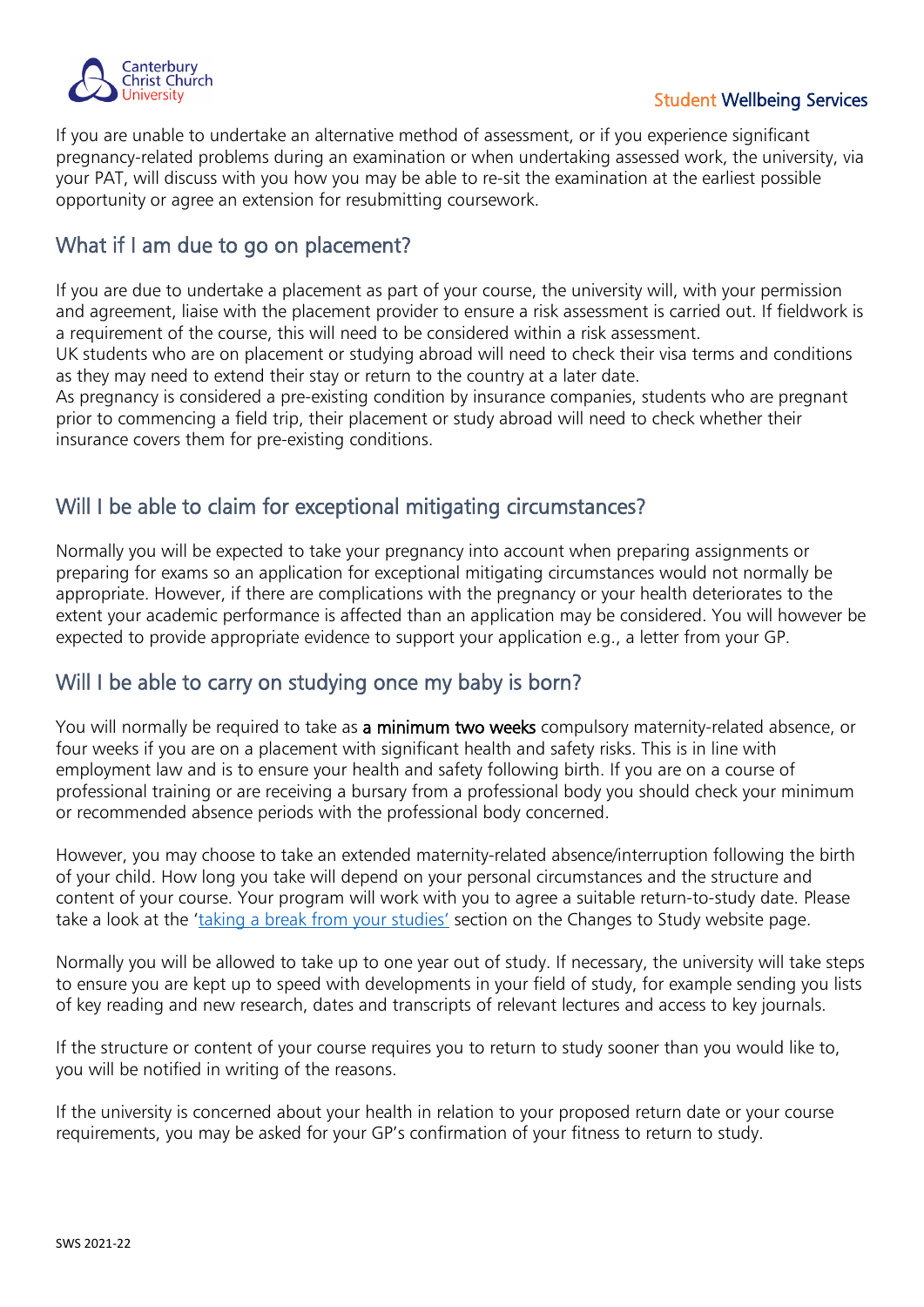

#### Student Wellbeing Services

The university will take steps to enable you to complete the requirements of your course or module before you take interruption. If you are unable to complete your course or module before taking interruption you will, if possible, be allowed to complete the course or module on your return.

You should discuss with your PAT the best time to take interruption. If you wish to, you may study up to your due date, or start your interruption a semester before your due date.

If you are close to your due date and unable to study as planned, you may be able to start your interruption earlier than planned or, if appropriate, agree with your program alternative methods through which you can meet the course requirements.

You should discuss and agree with your program when you intend to return from maternity-related absence and/or interruption prior to beginning the period of absence and notify Registry Services. However, if you wish to change this date during the course of your absence, you should notify Registry Services as soon as possible.

Before you return from a period of maternity-related absence and/or interruption you should discuss with the university your study options and your continued support and agree your support plan before your return.

You may wish to consider resuming your course on a part-time basis. If so, the university would normally agree to this unless there are justifiable reasons for not doing so. In that case the reasons will be confirmed to you in writing. *You should discuss your return to study with your Personal Academic Tutor.*

#### What financial benefits are available to me whilst I am pregnant or following the birth?

Your entitlement to benefits and other payments during and following pregnancy and the impact of the pregnancy and maternity-related absence on your funding from statutory and other sources can be complex so you should speak to the Department of Work and Pensions to discuss benefits you may be eligible for. You can also seek advice for the Citizens Advice Bureau.

The University's Access to Learning Fund is a discretionary fund to support students in financial hardship. The Student Support Advisers can give advice and information on eligibility and applying to the fund.

#### What facilities are available on campus?

Canterbury Campus

LG03 Breastfeeding and changing rooms

Salomon's Campus

SALs02

Medway Campus

RWf 42 Baby Change RWs06 Breast Feeding